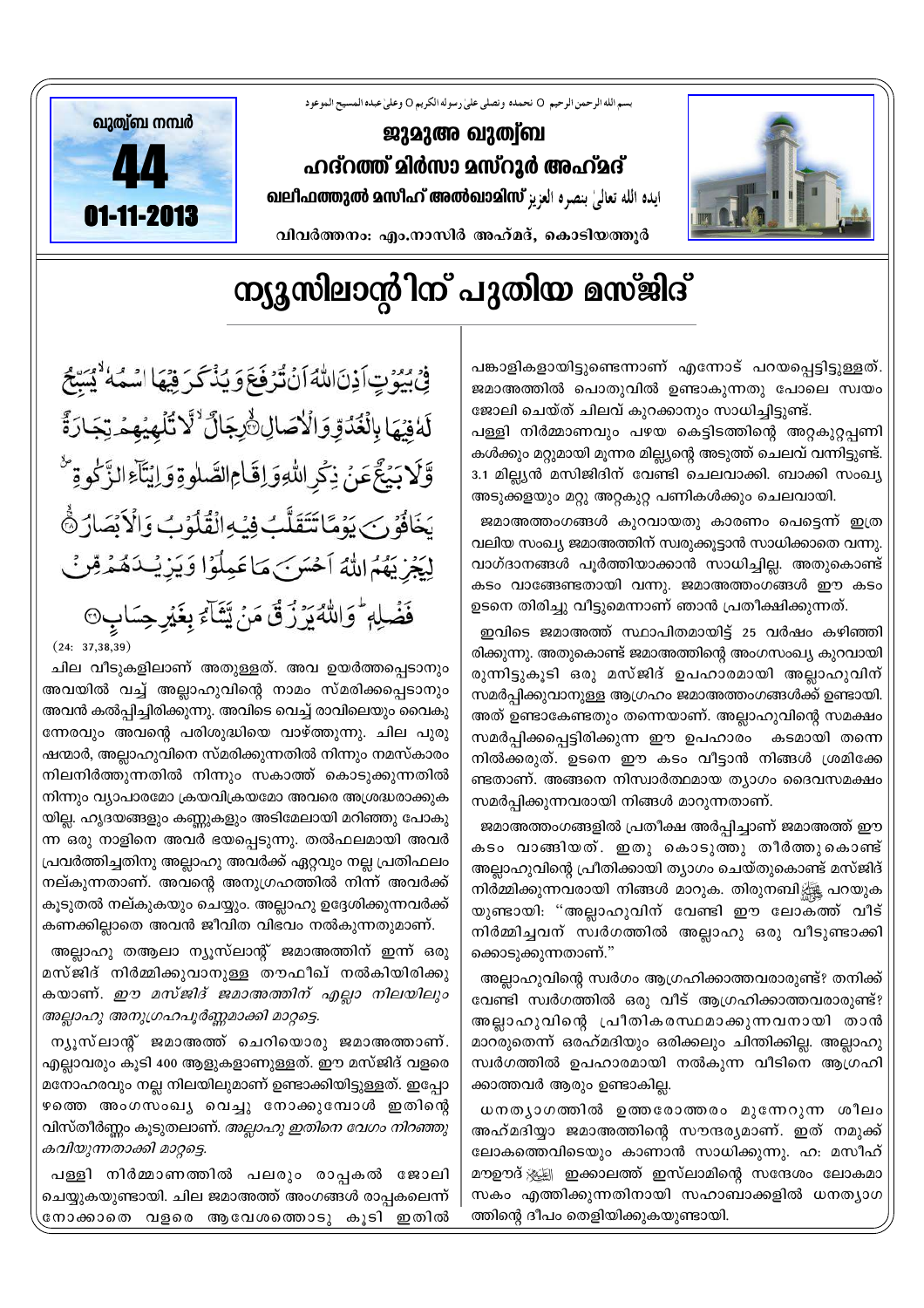.<br>സഹാബാക്കളുടെ ആത്മാർത്ഥമായ ത്യാഗവും കുറും കണ്ട് കൊണ്ട് ആ മഹാത്മാവ് പറയുകയുണ്ടായി: "ഇവരുടെ ഈ ആവേശം കാണുമ്പോൾ എനിക്ക് അത്ഭുതം തോന്നുന്നു."

ജമാഅത്തിന്റെ ഇന്നത്തെ അവസ്ഥയും ഇതുതന്നെയാണ്. എല്ലാ നാട്ടിലേയും അവസ്ഥ ഇതാണ്. ആത്മാർത്ഥതയിലും കൂറിലും എല്ലാ അഹ്മദികളും മുന്നേറിക്കൊണ്ടിക്കുകയാണ്.

ന്യൂസ്ലാന്റിൽ ഇപ്പോൾ ജമാഅത്തംഗങ്ങളുടെ അംഗസംഖ്യ യിൽ 60 ശതമാനത്തിൽ കൂടുതൽ ആളുകളും ഫിജിയിൽ നിന്നും വന്നവരാണ്. ഏകദേശം 23% പാക്കിസ്ഥാനീ മുഹാജിറു കളുമാണ്. ബാക്കി മറ്റു സമൂഹത്തിൽ നിന്നും വന്നവരാണ്. ചെറിയ ഒരു ജമാഅത്താണെങ്കിലും വിവിധ തരം സമൂഹങ്ങൾ ഇത് ഉൾക്കൊള്ളുന്നു. എന്നാൽ ഇഖ്ലാസിലും കൂറിലും ഓരോരുത്തരും മറ്റുള്ളവരെ മുൻകടക്കാനാണ് ശ്രമിക്കുന്നത്. നാം ഓർക്കേണ്ട ഒരു കാര്യം താത്കാലികമായ കൂറോ, സമയത്തിന്റെ തൃാഗമോ ഒരു യഥാർത്ഥ അഹ്മദിയുടെ സ്വഭാവമല്ല. സ്ഥിരചിത്തതയോടു കൂടി നന്മയിൽ മുന്നേറുക, തഖ്വയിലൂടെ ചരിക്കുക, തന്റെ സൃഷ്ടിപ്പിന്റെ ലക്ഷ്യം എപ്പോഴും ഓർക്കുക, ഇവയാണ് ഒരു യഥാർത്ഥ വിശ്വാസിയുടെ മഹത്വം. മഹത്വം ഇതായിരിക്കേണ്ടതാണ്. ജീവിത ലക്ഷ്യത്തെ ക്കുറിച്ച് അല്ലാഹു പറഞ്ഞത് നാം എപ്പോഴും മുന്നിൽ വെക്കേണ്ട താണ്. ഇതു സംബന്ധമായി ഹ: മസീഹ് മൗഊദ് ﷺ പറയു ന്നു: "വിവിധ സമൂഹത്തിലുള്ള ജനങ്ങൾ അറിവില്ലായ്മയും ഭീരുത്വവും കാരണമായി വിവിധതരം കാര്യങ്ങൾ തങ്ങളുടെ ജീവിതലക്ഷ്യമായി നിർണ്ണയിക്കാറുണ്ട്. ഭൗതികതയിൽ മാത്രം ലക്ഷ്യം വെച്ചുകൊണ്ടുള്ളതാണത് ഇവയെല്ലാം. അതിൽ മാത്രം അവരുടെ ലക്ഷ്യങ്ങൾ ഒതുങ്ങുന്നു. എന്നാൽ അല്ലാഹു തന്റെ പരിശുദ്ധ ഗ്രന്ഥത്തിൽ വിവരിച്ചിരിക്കുന്ന ജീവിത ലക്ഷ്യം َ وَمَا خَلَقْتُ الْجِرِ ﴾ وَالْإِنْسَ إِلَّالِيَعْبُدُوْنِ .mom ഞാൻ ജിന്നിനേയും മനുഷ്യരേയും സൃഷ്ടിച്ചിരികുന്നത് എന്നെ തിരിച്ച റിയാനും ആരാധിക്കാനും വേണ്ടിയാണ്. ഈ ആയത്തിന്റെ അടിസ്ഥാനത്തിൽ മനുഷ്യ സൃഷ്ടിപ്പിന്റെ യഥാർത്ഥ ലക്ഷ്യം അല്ലാഹുവിനെ ആരാധിക്കുക, അവനെക്കുറിച്ചുള്ള ജ്ഞാനം കരസ്ഥമാക്കുക, അവനു വേണ്ടിയായിത്തീരുക എന്നതാണ്."

അതിനാൽ ഹ: മസീഹ് മൗഊദ് ﷺ ന്റെ ജമാഅത്തിൽ ചേർന്നുകൊണ്ട് താത്കാലികമായ ആവേശം കാണിക്കുകയും താത്കാലിക ത്യാഗങ്ങൾ സമർപ്പിക്കുകയും ചെയ്യലല്ല നമ്മുടെ ലക്ഷ്യം. സ്ഥിരതയോടു കൂടി അല്ലാഹുവിനെ ആരാധിക്കലണ് നമ്മുടെ ലക്ഷ്യം. അല്ലാഹുവിനെകുറിച്ചുള്ള ജ്ഞാനം ലഭിക്കുമ്പോഴാണ് ആരാധനയുടെ കടമ നിറവേറ്റപ്പെടുക. അല്ലാഹു എല്ലാ കഴിവുകളുടെയും ഉടമസ്ഥനാണെന്ന അറിവു ണ്ടായിരിക്കണം. അവൻ എന്റെ എല്ലാ വാക്കും പ്രവർത്തിയും കാണുന്നുണ്ടെന്നും, അവൻ ഭാഹ്യമായ കാര്യങ്ങൾ മാത്രമല്ല കാണുന്നത് മറിച്ച് എന്റെ ഹൃദയത്തിന്റെ അന്തരാളങ്ങളിൽ വരെ അവന്റെ ദൃഷ്ടി എത്തുന്നുണ്ടെന്നും, പ്രത്യക്ഷപ്പെടാത്ത എന്റെ നിയ്യത്തുകളെക്കുറിച്ചും അവനറിയാവുന്നതാണെന്നും ഉള്ള ചിന്ത നമുക്കുണ്ടായിത്തീരണം. ഈ ഒരവസ്ഥ കൈവരിച്ചു കഴിഞ്ഞാൽ ആ വ്യക്തി അല്ലാഹുവിന്റെ പ്രീതിക്കായി പ്രവർത്തി ക്കുകയാണെന്ന് നമുക്ക് പറയാൻ സാധിക്കും. ഭൗതികമായ ആവശ്യങ്ങൾ നിറവേറ്റാൻ വേണ്ടി മാത്രമാകരുത് ഓരോ പ്രവർത്തിയും. ഓരോ പ്രവർത്തിയും തന്നെ അല്ലാഹുവിന്റെ പ്രീതി കരസ്ഥമാക്കാൻ വേണ്ടിയായിരിക്കണം. അല്ലാഹുവിന്റെ <sup>|</sup>

സഹായം ആവശ്യമുള്ളപ്പോൾ മാത്രമാകരുത് നിങ്ങൾ ആരാധന നടത്തുന്നത്. ഏതെങ്കിലും ബുദ്ധിമുട്ടിൽ അകപ്പെടുമ്പോഴോ, നമ്മുടെ ഭൗതിക ആവശൃങ്ങൾ പൂർത്തീകരിക്കപ്പെടാതി രിക്കുകയോ മാത്രമാകരുത്. മറിച്ച് സമൃദ്ധിയിലും ആശ്വാ സത്തിലും നാം ആരാധിക്കുന്നവരകേണ്ടതാണ്.

ഭൗതികമായ പ്രശ്നങ്ങളോ നൂലാമാലകളോ ബിസിനസ്സോ അല്ലാഹുവിൽ നിന്നും നമ്മേ അകറ്റുന്നതാകരുത്. ഈ മസ്ജിദ് വെറും ഒരു കെട്ടിടം മാത്രമായി അവശേഷിക്കരുത്. ഈ മസ്ജിദി ന്റെ വിശാലതയും സൗന്ദര്യവും ഇതിനു വേണ്ടി ഞങ്ങൾ ഇത്ര യും സമയം ചെലഴിച്ചുവെന്ന് ഓർമ്മിപ്പിക്കുന്നത് മാത്രമാവരുത്. ഇത് കാണുമ്പോൾ ഇതിനായി ഇത്ര വഖാറെ അമലുകൾ ഞങ്ങൾ ചെയ്തെന്നും ഇത്ര പണം അതു മുഖേന നമുക്ക് മിച്ചം വെക്കാൻ സാധിച്ചെന്നും ഇത്ര മണിക്കൂർ ഞങ്ങൾ ശ്രമദാനം ചെയ്തെന്നും ഇത്ര പണം ഇതിനായി നൽകിയെന്നും ഓർമ്മപ്പെ ടുത്തുന്നത് മാത്രമാകാതിരിക്കട്ടെ. മറിച്ച് ഈ കെട്ടിടം ഈ ലോക ത്ത് അല്ലാഹുവിന് വേണ്ടി വീടുണ്ടാക്കുന്നവർക്ക് പരലോകത്ത് വീട് ലഭിക്കുമെന്ന് ഓർമ്മപ്പെടുത്തുന്നതായിരിക്കണം.

എന്നാൽ അവിടെ വീട് ലഭികുന്നത് ഈ വീട് നിർമ്മിച്ചതിനു ശേഷം അതിന്റെ കടമകൾ നിറവേറ്റപ്പെടുമ്പോഴാണ്. മസ്ജിദിന്റെ കടമകൾ നിറവേറ്റപ്പെടുന്നത് ഞാൻ പ്രരംഭത്തിൽ പാരായണം ചെയ്ത വചനങ്ങളിൽ പറഞ്ഞ കാരൃങ്ങൾ പാലിക്കപ്പെടുമ്പോഴാണ്.

الَّا تُلْهِيُهِمُ تِجَارَةً وَّلَا بَيْعً ﴾ . ကေယောက هموالي وه യഥാർത്ഥ വിശ്വാസികളെ അവരുടെ കച്ചവടമോ ക്രയവിക്രയമോ ഒരിക്കലും അശ്രദ്ധമാക്കുന്നില്ല. ഏതിൽ നിന്നാണ് അവരെ അശ്രദ്ധമാ ക്കാത്തത്? عَنۡ ذِكَے اللهِ അല്ലാഹുവിന്റെ സമരണയിൽ നിന്ന്. നമസ്കാരം നിലനിർത്തപ്പെടുന്നതിൽ നിന്നും സകാത്ത് നൽകുന്നതിൽ നിന്നും. അതിനാൽ മുകളിൽ പറഞ്ഞ വിശ്വാസികളുടെ ഗുണങ്ങളുള്ള അഹ്മദികളായി നാം മാറേണ്ടതാണ്.

ഇവിടെ മുമ്പും നമസ്കാര സെന്റർ ഉണ്ടായിരുന്നു. നമസ്കാര സെന്ററും മസ്ജിദും തമ്മിൽ ബാഹ്യമായ വ്യത്യാസവുമുണ്ട്. സെന്റർ ഒരു ഹാൾ മാത്രമായിരിക്കും. മസ്ജിദിന് മിനാരവും കുബ്ബയും ഉണ്ടാകും. മസ്ജിദ് എന്ന പേര് വരുമ്പോൾ തന്നെ അതിന് പ്രത്യേകമായ ഒരു പവിത്രത മനസ്സുകളിൽ തെളിയുന്നു. ഇവിടെ ഒരു മസ്ജിദ് നിർമ്മിക്കുക എന്ന് എന്റെ ആദ്യ സന്ദർശ നത്തിൽ ഞാൻ നിങ്ങളോട് പറഞ്ഞപ്പോൾ അതിന്റെ മിനാരവും കുബ്ബയും എല്ലാം തന്നെ അതിന്റെ കടമ നിറവേറ്റുന്നതിലേക്ക് നിങ്ങളുടെ ശ്രദ്ധ തിരിക്കുമെന്ന് എന്റെ മനസ്സിലുണ്ടായിരുന്നു. സമയവും ധനവും എല്ലാം ചെലവഴിച്ചുകൊണ്ട് നാം നിർമ്മിച്ച ഈ മസ്ജിദിനോടുള്ള കടമ നിറവേറ്റാനുള്ള ചിന്ത നിങ്ങളിൽ ഉണ്ടാവണം. അതോടൊപ്പം മസ്ജിദിന്റെ മിനാരവും കുബ്ബയും ചുറ്റുപാടുമുള്ളവരുടെയും ശ്രദ്ധ ഇതിലേക്ക് ആകർഷിപിക്കാൻ ഉതകുന്നതാണ്. ഇതു മുഖേന തബ്ലീഗിനുള്ള വഴികൾ തുറക്കപ്പെടുന്നതാണ്. ജനങ്ങൾ ഇതിലേക്ക് ശ്രദ്ധിക്കും. ഇസ്ലാമിന്റെ ശരിയായ ചിത്രം കാണാൻ ജനങ്ങൾ ഇവിടെ വരും. അല്ലെങ്കിൽ ഇവർ ഏതു തരം മുസ്ലീംകളാണെന്ന് നോക്കാൻ ജനങ്ങൾ ഇവിടേക്ക് വരും.

മസ്ജിദിന്റെ നിർമ്മാണത്തോടു കുടി അഹ്മദിയ്യാ ജമാഅത്തി നെ കുറിച്ചുള്ള പ്രചാരം പലമടങ്ങ് വർദ്ധിച്ചതായിട്ടാണ് എനിക്ക് ഇതു വരെയുള്ള അനുഭവങ്ങൾ.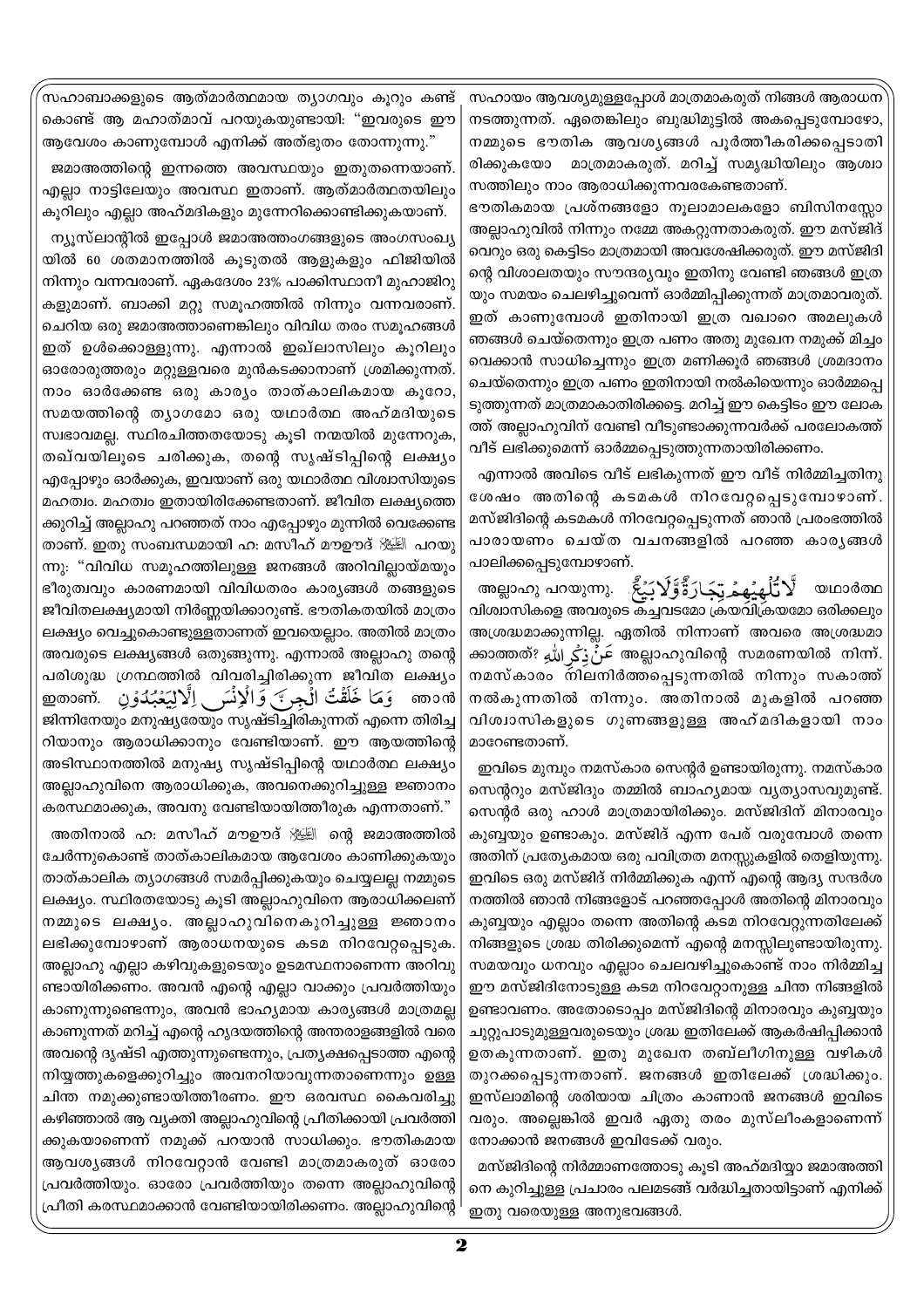ഇങ്ങനെ ജനങ്ങൾ അറിയുന്നതു കാരണം ഈ മസ്ജിദിനോ ടുള്ള കടമ നിറവേറ്റപ്പെടുന്നതിലേക്കും ശ്രദ്ധയുണ്ടാകുന്നതാണ്. ഇവിടെ താമസിക്കുന്നവർ അതിന്റെ കടമ നിറവേറ്റുന്നവരാ യിമാറുന്നതാണ്. ജമാഅത്തംഗങ്ങൾക്ക് ഇതിലേക്ക് ശ്രദ്ധയുണ്ടായിത്തീരുന്നു. ശ്രദ്ധ ഉണ്ടാകേണ്ടതുമാണ്.

മസ്ജിദിന്റെ കടമ എന്താണ്? നിങ്ങളുടെ കച്ചവടവും ക്രയവിക്ര യവും നിങ്ങളുടെ ജോലിത്തിരക്കും നിങ്ങളെ അല്ലാഹുവിന്റെ സ്മരണയിൽ നിന്നും അകറ്റുന്നതായിരിക്കരുത്. മറിച്ച് ഈ കച്ചവടങ്ങളും നിങ്ങളെ അല്ലാഹുവിലേക്ക് ശ്രദ്ധ തിരിക്കുന്ന താക്കി മാറ്റേണ്ടതാണ്. **ഹയ്യ അല സ്ഥാത്ത്** നമസ്കാര ത്തിലേക്ക് വരിക എന്ന ശബ്ദം കേൾക്കുമ്പോൾ കച്ചവടമെല്ലാം മറന്നുകളയുക. എല്ലാ ബിസ്നസുകളും മറന്നു കളയുക. എന്നിട്ട് മസ്ജിദിലേക്ക് കുതിക്കുക. ദൂരം കൂടുതലാണെന്നോ, ബാങ്ക് അകത്ത് മാത്രമാണല്ലോ കേൾക്കുക (ഇന്ന് കൊടുത്ത ബാങ്ക് വളരെ പതുങ്ങിയ സ്വരത്തിലായിരുന്നു. അത് ഹാളിലും വളരെ കുറച്ചേ കേട്ടിട്ടുള്ളൂ.) അതു കൊണ്ട് ഞങ്ങൾക്ക് വരാൻ പറ്റുമോ എന്ന് ആർക്കെങ്കിലും ഇക്കാലത്ത് പറയാൻ പറ്റുമോ. എന്നാൽ ഇക്കാരൃത്തിൽ ശ്രദ്ധ നമുക്കാണുണ്ടാകേണ്ടത്. കാരണം മസ്ജിദ് നാമാണ് നിർമ്മിച്ചത്. അല്ലാഹുവിനെ ആരാധിക്കുന്ന കടമ നിറവേറ്റാണ് ഇത് ഉണ്ടാക്കിയിരിക്കുന്നത്. നമ്മുടെ ലക്ഷ്യം തിരിച്ചറിയുന്നതിനാണ് ഇത് നിർമ്മിച്ചത്.

മാത്രമല്ല, ഇക്കാലത്ത് എല്ലാവരും മൊബൈൽ ഫോൺ ഉപയോഗിക്കുന്നുണ്ട്. അതിനെ നല്ല രീതിയിൽ ഉപയോഗിക്കുക. നമസ്കാരത്തിന്റെ സമയം വരുമ്പോൾ ബാങ്കിന്റെ ശബ്ദത്തിൽ അലാറം വെക്കുക. പള്ളിയുടെ അടുത്തുള്ളവർ പള്ളിയിൽ വന്ന് നമസ്കരിക്കുക. ദുരെയുള്ളവർ നമസ്കാരമനുഷ്ടിക്കുന്നതിലേ ക്ക് ശ്രദ്ധിക്കുക. നിങ്ങളുടെ ജോലി സ്ഥലത്ത് നമസ്കാരത്തിൽ ശ്രദ്ധിച്ചുകൊണ്ട് അതനുഷ്ടിക്കുമ്പോൾ ജനങ്ങൾ നിങ്ങളിലേക്ക് ശ്രദ്ധിക്കുകയും ഇവരേത് കൂട്ടരാണെന്നറിയാൻ ശ്രമിക്കുകയും ചെയ്യും. ഇത്പോലെ മസ്ജിദിന്റെ ഈ കെട്ടിടവും തബ്ലീഗിനുള്ള മാർഗമായിത്തീരുന്നതാണ്. നിങ്ങൾ നിങ്ങളുടെ സുഹൃത്തുക്കളെ മസ്ജിദിലേക്ക് ക്ഷണിക്കണം. അല്ലാഹുവിന്റെ സ്മരണ ഇവിടെ നടക്കുന്നതോടൊപ്പം അല്ലാഹുവിന്റെ സന്ദേശം എത്തിക്കുന്ന പ്രവർത്തനം നടക്കുകയും ചെയ്യും. അങ്ങനെ നന്മയുടെ ശൃംഖല അല്ലാഹുവിന്റെ സാമീപ്യം നൽകുന്നതായി മാറുന്നതാണ്.

തിരുനബി ﷺ തന്റെ സഹാബാക്കളിൽ വലിയ പരിവർത്തന മാണ് ഉണ്ടാക്കിയിരുന്നത്. തിരുനബി ﷺ യുടെ സഹാബിക ളുടെ ഉദാഹരണമാണ് മുകളിലെ ആയത്തിൽ അല്ലാഹു നൽകുന്നത്. ഇവർ കോടിക്കണക്കിനുള്ള ബിസിനസ്സുകൾ നടത്തിക്കൊണ്ടിരിന്നിട്ടും അല്ലാഹുവിന്റെ സ്മരണയിൽ ഹൃദയം നിറഞ്ഞു നിന്നിരുന്നു. നമസ്കാരമനുഷ്ടിക്കുന്ന കാര്യത്തിൽ ശ്രദ്ധയുണ്ടായിരുന്നു. സാമ്പത്തിക തൃഗത്തിലേക്ക് അവരുടെ ശ്രദ്ധയുണ്ടായിരുന്നു. ഈ ഒരു വിപ്ലവം സംജാതമാക്കാനാണ് ഇക്കാലത്ത് തിരുനബി ﷺ യുടെ പ്രിയ ദാസനെ അല്ലാഹു അയച്ചത്. അല്ലാഹുവുമയുള്ള ബന്ധം നിങ്ങൾ ശക്തിപ്പെടു ത്തുക. നിങ്ങളുടെ നമസ്കാരങ്ങളെ ശ്രദ്ധിക്കുക. നിങ്ങളുടെ സമ്പത്തിനെ ശുദ്ധീകരിക്കാനായി സാമ്പത്തിക ത്യാഗം ചെയ്യുക.

സാമ്പത്തിക തൃാഗത്തിന്റെ കാരൃത്തിൽ ജമാഅത്ത് അല്ലാഹുവിന്റെ അനുഗ്രഹത്താൽ മുമ്പന്തിയിലാണെന്ന കാര്യം ഞാൻ പറയാറുള്ളതാണ്. ജമാഅത്ത് ചരിത്രം ഇത് നമ്മോട് പറയുകയും ചെയ്യുന്നു. മുന്നേറിക്കൊണ്ടിരിക്കുന്നു എന്ന് മാത്ര മല്ല ഇക്കാര്യത്തിൽ എപ്പോഴും ശ്രദ്ധയും ഉണ്ടായിരിക്കും.

എന്നാൽ നമസ്കാരം നിലനിർത്തുന്ന കാര്യത്തിലേക്കും വളരെയധികം ശ്രദ്ധ അനിവാര്യമാണ്. ഇബാദത്തിന്റെ ഉന്നത സ്ഥാനം കരസ്ഥമാക്കുന്ന കാര്യത്തിൽ ഇപ്പോൾ വളരെയധികം ശ്രദ്ധിക്കേണ്ടിയിരികുന്നു. ഇതിലേക്കും ശ്രദ്ധയുണ്ടാകേണ്ട താണ്. പള്ളിയിൽ എപ്പോഴും വന്നുകൊണ്ടിരിക്കുക.

നമസ്കാരം നിലനിർത്തപ്പെടുന്നത് ജമാഅത്തായ നമസ്കാരം അനുഷ്ടിക്കപ്പെടുമ്പോഴാണ്. മസ്ജിദ് നിർമ്മിക്കുന്നതും ജമാഅ ത്തായ നമസ്കാരം അനുഷ്ഠിക്കപ്പെടുന്നതിന് വേണ്ടിയാണ്. അല്ലാഹു പറയുന്നു: യഥാർത്ഥ വിശ്വാസിക്ക് ഈ ലോകത്തേ ക്കാൾ കൂടുതൽ ചിന്ത പരലോകത്തെ കുറിച്ചായിരിക്കും ഉണ്ടാ കുക. മനുഷ്യർ വാർദ്ധകൃത്തിൽ എത്തുമ്പോൾ, പരലോകത്തെ കുറിച്ചുള്ള ചിന്ത അധികരിക്കുന്നു. വിലപിക്കുകയും പ്രാർഥന യിൽ മുഴുകുകയും ചെയ്യുന്നു. ദുആക്കായി പറയുകയും ചെയ്യുന്നു. പര്യവസാനം നന്നായിത്തീരാനായി പ്രാർഥിക്കാൻ പറയുന്നു. അല്ലാഹു പറയുന്നു; യഥാർത്ഥ വിശ്വാസികളുടെ ഈ അവസ്ഥ തന്റെ വയസ്സിന്റെ അവസാന നാളുകളിലല്ല ഉണ്ടാകുക. മറിച്ച് അല്ലാഹുവിലേക്ക് അവരുടെ ശ്രദ്ധ, ആരാധന യിലേക്കുള്ള അവരുടെ ശ്രദ്ധ, തങ്ങളുടെ ഹൃദയശുദ്ധി വരുത്താ നുള്ള പ്രയത്നം യുവത്വത്തിലും സന്തോഷനാളുകളും എല്ലാം ഉണ്ടാകുന്നു. യുവത്വത്തിലും സന്തോഷനാളുകളിലും രാവിലും പകലിലും അല്ലാഹുവിനെ അവർ ഓർക്കുന്നു. പരലോക ഭയമാണ് അവർക്ക് എപ്പോഴും ഉണ്ടാകുന്നത്. അവരുടെ ഹൃദയം വിറകൊള്ളുന്നതാണ്.

ഞാൻ തിരുനബി ﷺ യുടെ സഹാബാക്കളുടെ അവസ്ഥ വിവരിക്കുകയുണ്ടായി സഹാബാക്കളുടെ അവസ്ഥ ഓർത്തു കൊണ്ട് ആ മഹാത്മാവ് ഒരു സ്ഥലത്ത് പറയുന്നു."എപ്പോഴും ഹൃദയം ദുഃഖത്തിൽ അമർന്നു കൊണ്ടിരിക്കുന്നു. *അല്ലാഹു* നമ്മുടെ ജമാഅത്തിലുള്ളവർക്കും സഹാബാക്കൾക്ക് ലഭിച്ച അനുഗ്രഹങ്ങൾ തന്നെ നൽകുമാറാകട്ടെ. സഹാബാക്കൾക്കു ണ്ടായിരുന്നതു പോലുള്ള സത്യസന്ധതയും ആത്മാർത്ഥതയും അനുസരണവും ഇവരിലും ഉണ്ടാകുമാറാകട്ടെ. അല്ലാഹുവിനെ യല്ലാതെ മറ്റാരെയും അവർ ഭയപ്പെടാതിരിക്കട്ടെ. അവർ ദൈവ *ഭക്തിയുള്ളവരായിത്തീരട്ടെ.* അല്ലാഹുവിന്റെ സ്നേഹം ദൈവ ഭക്തിയുള്ളവരുടെ കൂടെയാനുണ്ടാകുക.<del>ര്യൂപ്പ് പ്രിക്കി</del>

അല്ലാഹുവിന്റെ അനുഗ്രഹങ്ങൾ കരസ്ഥമാക്കണമെന്നുണ്ടെ ങ്കിൽ നിങ്ങളുടെ വീടുകളെ അല്ലാഹുവിന്റെ കല്പനകളാൽ ഉയർത്തപ്പെടുന്ന വീടുകളുടെ ഗണത്തിൽ ഉൾപ്പെടുത്തുക. അതിനാൽ അല്ലാഹുവിന്റെ സ്മരണയാൽ വീടുകളെയും നിറക്കേണ്ട ആവശ്യമാണുള്ളത്. അല്ലാഹുവിന്റെ ഭയവും എപ്പോഴും ഹൃദയത്തിൽ നിലനിർത്തേണ്ട ആവശ്യമുണ്ട്. ലോകത്തെക്കുറിച്ചുള്ള ഭയം, ഭൗതിക കച്ചവടങ്ങളെക്കുറിച്ചുള്ള ഭയം, ഇവയെല്ലാം തന്നെ അല്ലാഹുവിന്റെ ഭയത്തിനു മുമ്പിൽ ഒന്നും ആയിരിക്കരുത്. ഹ: മസീഹ് മൗഊദ് ;∰്ട്ടി തന്റെ ജമാ അത്തിന് പലപ്പോഴായി നൽകിയിട്ടുള്ള ഉപദേശം ഇവയാണ്: നിങ്ങൾ തഖ്വ സ്വായത്തമാക്കുക. (ഇതെന്റെ വാക്കുകളാണ്) അല്ലാഹുവിനെ മറ്റെല്ലാറ്റിനേക്കാളും മുന്തിക്കുക. ഭൗതികത യുടെ പിന്നാലെ പോകുന്നതിലൂടെ കുറച്ചു കാലത്തേക്ക് താത്കാലിക ഗുണം ലഭിച്ചെങ്കിലായി. അതിലും എപ്പോഴും എന്തു സംഭവിക്കും എന്ന അസ്വസ്ഥതയാണുണ്ടാകുക. എന്നാൽ അല്ലാഹുവിനെ അന്വേഷിച്ചുകൊണ്ടിരുന്നാൽ, അവന്റെതായിത്തീർന്നാൽ, ദീനും ലഭിക്കും, ദുൻയാവും ലഭി ക്കും. അല്ലാഹുവിനെയും ലഭിക്കും, ഭൗതികതയും ലഭിക്കും.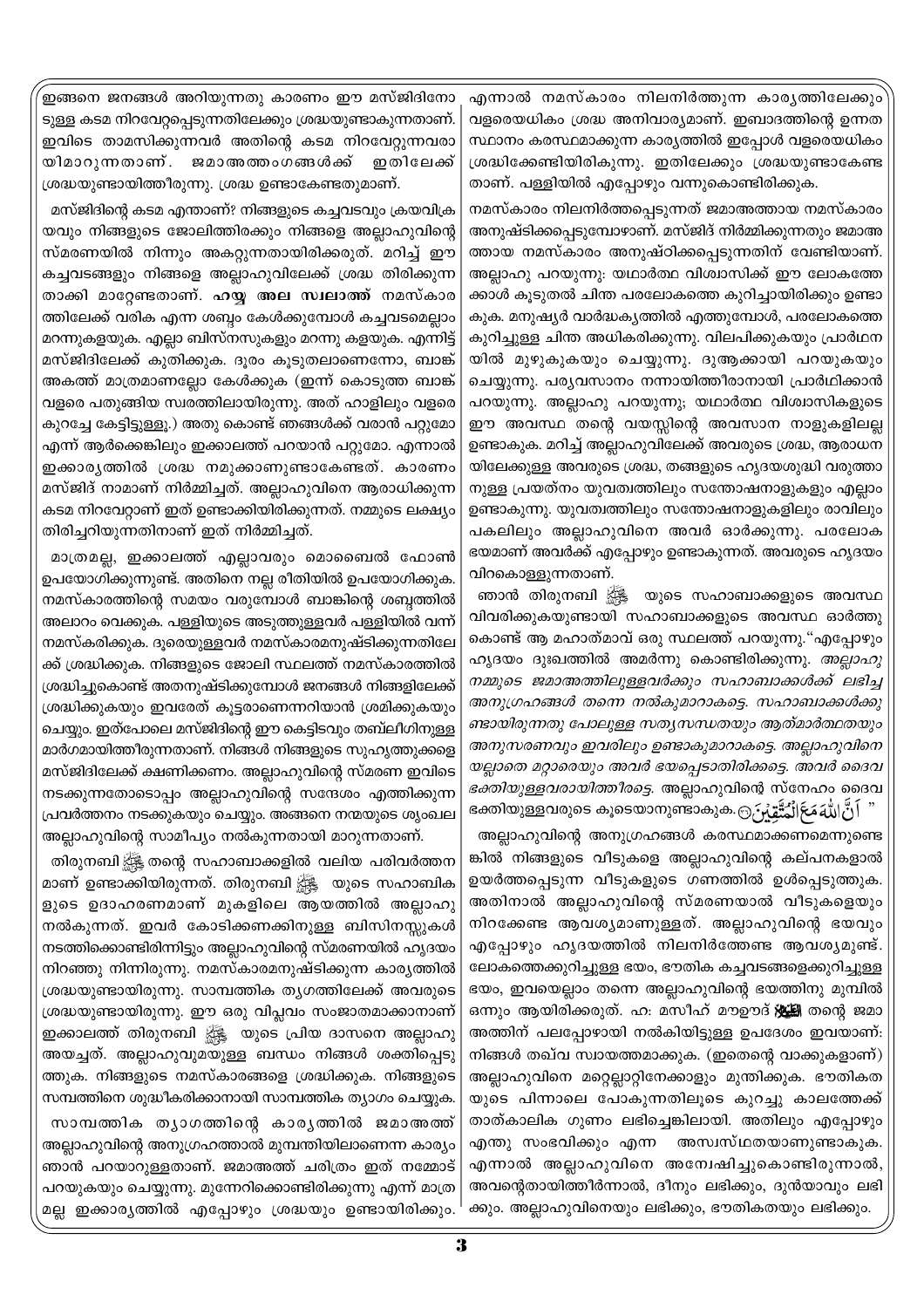തിരുനബിക്ക്ക്ല യുടെ സഹാബാക്കൾ أصليانها കോടികളുടെ ബിസ്നസ്സ് നടത്തിയിരുന്നു. എന്നാലും ഒരിക്കലും തങ്ങളുടെ ആരാധനകളെ അവർ മറന്നില്ല. ഒരിക്കലും ദൈവസ്മരണയെ അവർ മറന്നില്ല. അല്ലാവിനോടുള്ള ഭയത്തെ ഒരിക്കലും അവർ

മറന്നില്ല. അതിനാൽ ഇക്കാലത്ത് ഹ: മസീഹ് മൗഊദ് ൃഃഗ്ല്യ ന്റെ ബൈഅത്തിൽ വന്ന നാം നമ്മിൽ പരിശുദ്ധമാറ്റം വരുത്തുമെന്ന് പറയുന്നു. യഥാർത്ഥ അർഥത്തിൽ പരിവർത്തനം വരുത്തുമ്പോഴാണ് ഫലപ്രദമായിത്തീരുക. വെറും വീരവാദം മാത്രമായിരിക്കരുത്. ഈ പരിശുദ്ധ മാറ്റം ശരിയായ അർഥത്തിൽ നിങ്ങൾ ഉണ്ടാക്കുകയാണെങ്കിൽ, തഖ്വയിൽ ചരിക്കുന്നവരായി നിങ്ങൾ മാറുകയാണെങ്കിൽ, നിങ്ങളുടെ നമസ്കാരം സമയത്ത് തന്നെ അല്ലാഹുവിന്റെ പ്രീതിക്കായി അനുഷ്ടിക്കുകയും അതോടൊപ്പം മറ്റു പ്രവർത്തികളും അല്ലാഹുവിന്റെ പ്രീതി കരസ്ഥമാക്കായി ചെയ്യുകയാണെങ്കിൽ അല്ലാഹുവിന്റെ പക്കൽ പ്രതിഫലം കരസ്ഥമാക്കുന്നവരായി മാറുമെന്ന് അവൻ പറയു ന്നു. നിങ്ങളുടെ ഭൗതിക ആവശ്യങ്ങൾ പൂർത്തിയാക്കപ്പെ ടുന്നതാണ്. ആത്മീയ ഭാഷണവും ലഭിക്കുന്നതാണ്.

അല്ലാഹു ഭൗതിക പ്രവർത്തികൾ, ജോലികൾ ചെയ്യരുതെന്ന് പറഞ്ഞിട്ടില്ല. മറിച്ച് പറഞ്ഞത് അല്ലാഹുവിന്റെ സ്മരണ ഒരിക്കലും മറന്നു പോകരുത്. ഭൗതിക ജോലികൾ കാരണം നമസ്കാരം നഷ്ടപ്പെടുത്തുന്നവരും സൃഷ്ടിപ്പിന്റെ ലക്ഷ്യം മറക്കുന്നവരായി നിങ്ങൾ മാറരുത്. ഹ: മസീഹ് മൗഊദ് ൃഃഗ്തി ഒരു സ്ഥലത്ത് പറയുന്നു. നിങ്ങൾ നമസ്കാരം മറക്കുന്നവരും, ഭൗതിക ജോലികളിൽ നിമഗ്നരുമാണെങ്കിൽ നിങ്ങൾക്കും മറ്റുള്ളവരും തമ്മിൽ എന്താണ് അന്തരമുള്ളത്? ഈ ബൈഅത്തു കൊണ്ട് എന്ത് പ്രയോജനമാണുള്ളത്. ഈ അന്തരത്തെ പ്രകടമാക്കേണ്ടത് നമ്മുടെ ഉത്തരവാദിത്വമാണ്. നാം നമ്മേ ഹ: മസീഹ് മൗഊദ് ൃ്യൂട്ട്വ ന്റെ ബൈഅത്തിൽ ഉൾപ്പെടുത്തുന്നു ണ്ടെങ്കിൽ ഇത് വ്യക്തമാക്കേണ്ടതാണ്. നാം നമ്മുടെ ഓരോ വാക്കും പ്രവർത്തിയും തന്നെ അല്ലാഹുവിന്റെ പ്രീതിക്കനു ഗുണമാക്കി വെക്കുമ്പോഴാണ് ഇത് വൃക്തമാക്കപെടുന്നത്. നമ്മുടെ ഹൃദയത്തിൽ ദൈവഭയം ഉണ്ടാകുമ്പോഴും, നമ്മുടെ ദൃഷ്ടി ഈ ലോകത്തെ അപേക്ഷിച്ച് പരലോകത്തേക്ക് പതിയുമ്പോഴുമായിരിക്കും ഈ വൃത്യാസം പ്രകടമാകുന്നത്. ഹ: മസീഹ് മൗഊദ് ﷺ ഇതിനെ വ്യക്തമാക്കിക്കൊണ്ട് ഇപ്ര കാരം പറയുന്നു: ഓർക്കുക! അല്ലാഹു<mark>വിന്റെ പരിപൂർണ്ണ ദാസരെ</mark> لَّا تَلَهِيُهِمْ تِجَارَةٌ وَّلَا بَيُغۡعَنُ ذِكۡرِ اللّٰهِ ۚ هَ‱ه‱ ما لَٰهِ آنَ هُمَ مِنْ أَنْ مِن എന്നാണ്. അല്ലാഹുവുമായി യഥാർത്ഥ ബന്ധവും സ്നേഹവും ഹൃദയത്തിൽ ഉണ്ടാക്കിയെടുത്താൽ പിന്നീട് അത് അവനിൽ നിന്നും അകലുക തന്നെയില്ല. ഇതിന്റെ ഒരവസ്ഥ നമുക്ക് ഇപ്രകാരം മനസ്സിലാക്കാം. ഒരാളുടെ കുട്ടി രോഗിയാണെങ്കിൽ ആ വ്യക്തി എവിടെ പോയാലും ഏതു ജോലിയിൽ മുഴുകി യാലും അവന്റെ ഹൃദയവും ശ്രദ്ധയും എല്ലാം കുട്ടിയിൽ ആയിരിക്കും. ഇതേ പോലെ ആരാണോ അല്ലാഹുമായി സംശുദ്ധമായ ബന്ധവും സ്നേഹവും ഉണ്ടാകുന്നത് ഒരവസ്ഥയിലും അവർ അല്ലാഹുവിനെ മറക്കുന്നില്ല."

മറ്റൊരു സ്ഥലത്ത് പറയുന്നു: "ദീനും ദുൻയാവും ഒരു സ്ഥലത്ത് ഒന്നിക്കുന്നതല്ല. (ഇത് ശരിയാണ്) എന്നാൽ കൃഷിക്കാരൻ കൃഷിയും, കച്ചവടക്കാരൻ കച്ചവടത്തെയും, ഉദ്യോഗാർഥികൾ തങ്ങളുടെ ഉദ്യോഗവും, വൃവസായികൾ തങ്ങളുടെ വൃവസായ ങ്ങളും ഉപേക്ഷിക്കണം എന്നല്ല നാം പറയുന്നത്. എന്നിട്ട് കയ്യും കെട്ടി ഇരിക്കണമെന്നുമല്ല ഇതിന്റെ അർത്ഥം. മറിച്ച് നാം

പറയുന്നത് *ദസ്ത്ത് ബാ കാറ് വ ദിൽ ബാ യാറ്* എന്ന അസ്ഥ ആയിരിക്കണം. കൈ പ്രവർത്തന നിരതവും ഹൃദയം ദൈവസ്മ രണയിൽ മുഴുകുകയും ചെയ്യണം. കച്ചവടക്കാരൻ കച്ചവട ത്തിലും കർഷകൻ കൃഷിയിലും, രാജാവ് ഭരണകാര്യത്തിലും ശ്രദ്ധിക്കണം. ഓരോരുത്തരും അവരവരുടെ പ്രവർത്തനത്തിൽ അല്ലാഹുവിന്റെ പ്രീതി ലക്ഷ്യമാക്കി പ്രവർത്തിക്കുക.

അവന്റെ മഹത്വവും പ്രതാപവും മുമ്പിൽ കാണുകയും അവന്റെ കല്പനകളും നിരോധിച്ച കാര്യങ്ങളും ശ്രദ്ധിച്ചുക്കൊണ്ട് എന്തു വേണമെങ്കിലും പ്രവർത്തിക്കാം. അല്ലാഹു ചെയ്യാൻ പറഞ്ഞ കാര്യങ്ങൾ ചെയ്യുക, അല്ലാഹു വിലക്കിയ കാര്യങ്ങളിൽ നിന്ന് വിട്ട് നിൽക്കുക. അല്ലാഹുവിന്റെ കല്പന മുമ്പിൽ വെക്കുമ്പോൾ, ഒരു പ്രവർത്തന രൂപം മുമ്പിൽ വരുന്നതാണ്. അതിന്റെ പരിധിയിൽ നിന്നുകൊണ്ട് മനുഷൃൻ പ്രവർത്തിക്കുന്ന തായിരിക്കും.'എന്തുതന്നെ വേണമെങ്കിലും ചെയ്യുക' എന്നതിന്റെ അർത്ഥം അല്ലാഹു പറഞ്ഞ മാർഗങ്ങളല്ലാതെ മറ്റു മാർഗങ്ങൾ നിങ്ങൾക്ക് സ്വീകരിക്കാൻ കഴിയില്ല എന്നാണ്.

പറയുന്നു: 'അല്ലാഹുവിനെ ഭയക്കുക. എല്ലാം ചെയ്യുക. വ്യവസായവും മറ്റുമെല്ലാം ഉപേക്ഷിച്ച് വികലാംഗരെ പോലെ നിഷ്കൃയരായിരിക്കണം എന്ന് ഇസ്ലാം എവിടെയാണ് പഠിപ്പി ക്കുന്നത്. മറ്റുള്ളവരെ സേവിക്കുന്നതിന് പകരം മറ്റുള്ളവർക്ക് ഭാരമായിത്തീരാനും അത് പഠിപ്പിക്കുന്നില്ല. (വെറുതെയിരിക്കാൻ ഇസ്ലാം പാഠം നൽകുന്നില്ല. ദിക്റെ ഇലാഹി വേണം. അതൊ ടൊപ്പം തൊഴിലും നിർബന്ധമായും ചെയ്യണം.) അലസത കാണിക്കുക എന്നത് പാപമായിട്ടാണ് പറയുന്നത്. അങ്ങനെ യുള്ള വ്യക്തിക്കൾക്ക് അല്ലാഹുവിനും അവന്റെ റസൂലിനും വേണ്ടി എന്ത് സേവനമാണ് ചെയ്യാൻ സാധിക്കുക? ഭാര്യ മക്കളെ അല്ലാഹു അവനെ ഏൽപ്പിച്ചിരിക്കുകയാണ്. അവരെ ഇവൻ എവിടെനിന്ന് തീറ്റിപ്പോറ്റും. ഓർക്കുക! ഭൗതികത പൂർണ്ണമായും ഉപേക്ഷിക്കണം എന്നതല്ല അല്ലാഹു ഉദ്ദേശിക്കുന്നത്. മറിച്ച് قَدْأَفَلَحَ مَنۡزَكَّــهَا ۚ അല്ലാഹുവിന്റെ ഉദ്ദേശ്യം എന്നതാണ്. കച്ചവടം ചെയ്യുക, കൃഷി നടത്തുക, ജോലി ചെയ്യുക, മറ്റു വേലകളും ചെയ്യുക, ഏതു ജോലി ചെയ്താലും ഏതുതരം പ്രവർത്തനങ്ങളിൽ മുഴുകിയാലും തന്റെ ആത്മാവിനെ അല്ലാഹുവിനെ ലംഘിക്കുന്നതിൽ നിന്നും തടയുക. തങ്ങളുടെ നഫ്സിനെ പരിശുദ്ധമാക്കുന്നവരാണ് ജയിക്കുന്നത്. ഈ പ്രവർത്തികൾ നിങ്ങളെ ശുദ്ധീകരിക്കും. അങ്ങനെയായാൽ നിങ്ങളുടെ ദുൻയാവും ദീനായിത്തീരുന്നതാണ്. നിയ്യത്ത് ശരിയാണെങ്കിൽ ഈ കച്ചവടവും ജോലിയും തൊഴിലും എല്ലാം ആരാധനയായി മാറുന്നതാണ്. അല്ലാഹുവിന്റെ കല്പനകൾ പാലിക്കുമെന്ന പ്രതിജ്ഞയുണ്ടായിരിക്കണം.

പറയുന്നു: മനുഷ്യൻ ഭൗതിക ലോകത്തിനായല്ല സൃഷ്ടിക്കപ്പെ ട്ടിട്ടുള്ളത്. ഹൃദയം വിശുദ്ധമായിരിക്കണം. അല്ലാഹുവിനെ പ്രീതി പ്പെടുത്താൻ എങ്ങനെ സാധിക്കും എന്ന ചിന്തയായിരിക്കണം എപ്പോഴും ഉണ്ടാകേണ്ടത്. അങ്ങനെയാണെങ്കിൽ ദുൻയാവും അവർക്ക് ഹലാലായിത്തീരുന്നതാണ്. ഇന്നമൽ അഅ്മാലു ബിന്നിയ്യത്ത് ഓരോ പ്രവർത്തനത്തിന്റെയും ഫലം അതിന്റെ ഉദ്ദേശ്യവുമായി ബന്ധപ്പെട്ടിരിക്കുന്നു."

ഈ അവസ്ഥയാണ് ഓരോ അഹ്മദിയുടേതുമായിത്തീരേണ്ടത്. ദീനിനെ ദുൻയാവിനേക്കാൽ മുന്തിക്കുമെന്ന് നിങ്ങൾ പ്രതിജ്ഞ ചെയ്തതിന്റെ അർത്ഥം ഞങ്ങളുടെ ദുൻയാവും ദീനിന്റെ കീഴിലായിരിക്കുമെന്നാണ്.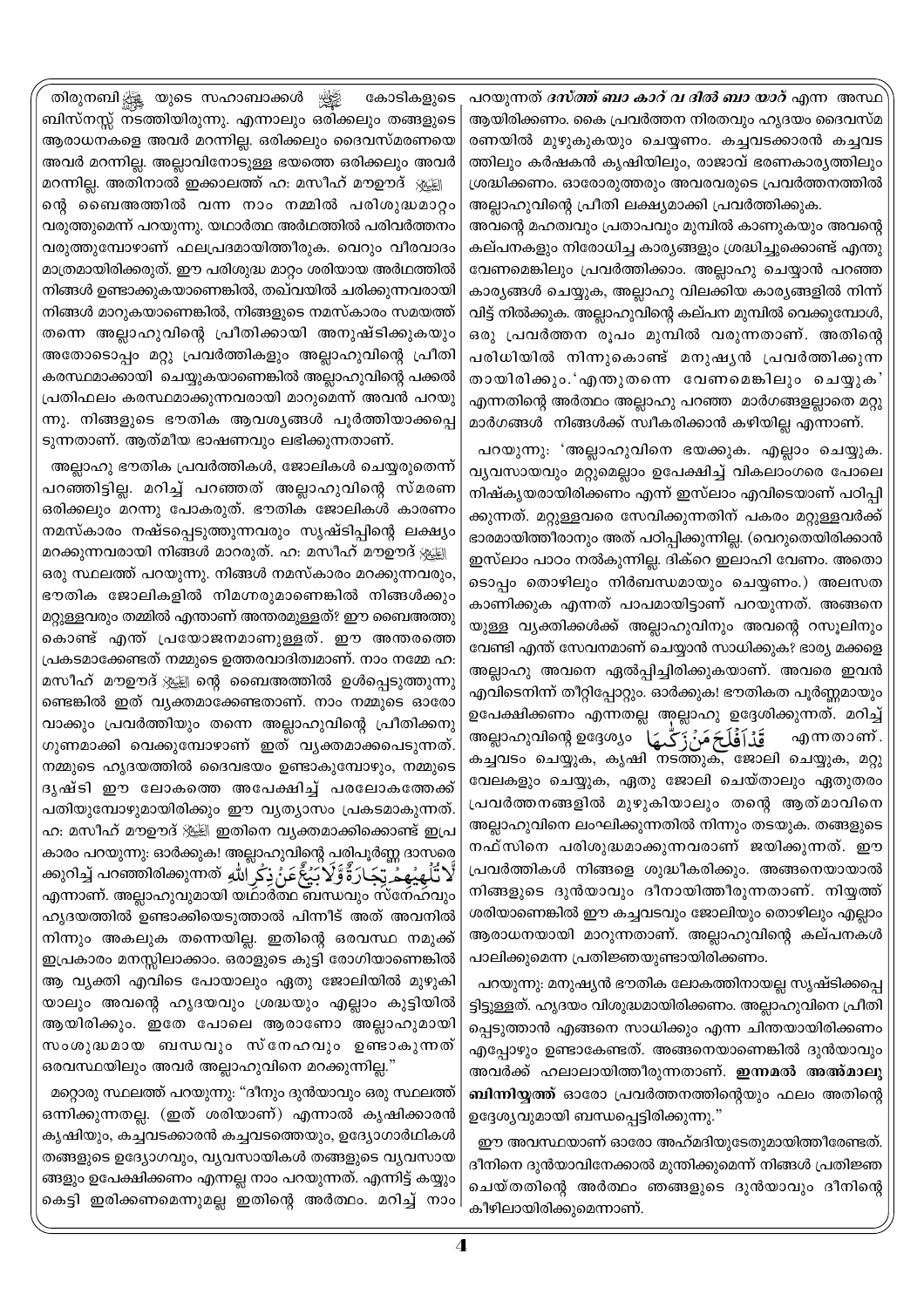.<br>അല്ലാഹുവിന്റെ പ്രീതിക്കും ലക്ഷ്യങ്ങൾക്കും വിരുദ്ധമായി ഒരു പ്രവർത്തനവും തന്നെ ഞങ്ങളിൽ നിന്നും വരുന്നതല്ല.

അതിനാൽ ഈ ചിന്ത വെച്ചു പുലർത്തുന്നവരും അതനുസരിച്ച് പ്രവർത്തിക്കുന്നവരും ഭാഗ്യവാന്മാരാണ്. ഈ ചിന്തയില്ലെങ്കിൽ നമ്മുടെ ബൈഅത്ത് നമുക്കൊരു പ്രയോജനവും ചെയ്യില്ല. മസ്ജിദ് നിർമ്മാണവും ഒരു പ്രയോജനവും ചെയ്യില്ല. ഈ ദിനങ്ങളിൽ നിങ്ങളുടെ ജൽസയും നടക്കുകയാണ്.

ഈ ചിന്തയില്ലെങ്കിൽ ഈ ജൽസയയും ഒരു പ്രയോജനവും നൽകില്ല. ഹ: മസീഹ് മൗഊദ് ﷺ പറഞ്ഞതും ഈ ജൽസ ഒരു ഭൗതിക മേളയല്ലെന്നാണ്. അതിനാൽ ഈ ജൽസയിൽ വരുന്നതിന്റെ ഉദ്ദേശ്യവും അല്ലാഹുവിന്റെ പ്രീതി കരസ്ഥ മാക്കുക, മതപരമായ അറിവ് കരസ്ഥമാക്കുക, ആത്മീയ ജ്ഞാനം കരസ്ഥമാക്കുക എന്നിവയാണ്.

അതിനാൽ ഞാൻ പറഞ്ഞതു പോലെ ഈ മസ്ജിദിന്റെ നിർമ്മാണത്തോടു കൂടി നിങ്ങളിൽ പരിശുദ്ധമായ ഒരു മാറ്റം ഉണ്ടാക്കേണ്ടതാണ്. ഇനി തബ്ലീഗിനുള്ള പുതിയ വഴികൾ തുറക്കപ്പെടുന്നതാണ് ﷺ مُعَاءَاللهُ മുറക്കപ്പെടുന്നതാണ് أَرِ കാണുമ്പോൾ ജനങ്ങൾക്ക് ഇസ്ലാമിലേക്ക് ശ്രദ്ധ തിരിയും. അതിനാൽ നിങ്ങളുടെ പ്രവർത്തനത്തെയും അല്ലാഹുവിന്റെ പ്രീതിക്ക് അനുഗുണമാക്കിമാറ്റുക.

തബ്ലീഗ് കാരൃത്തിൽ കീഴ്ഘടകങ്ങളുടെയും ജമാഅത്ത് സംവിധാനത്തിന്റെയും പ്രത്യേക ശ്രദ്ധ ക്ഷണിക്കാൻ ഞാൻ ആഗ്രഹിക്കുകയാണ്. നിങ്ങൾ ഇവിടെ നാം പൊതുവിൽ ചെയ്തു വരാറുള്ള തബ്ലീഗ് രീതിയിൽ മാത്രം ആശ്രയിക്കാ തിരിക്കുക. ഞങ്ങൾ ചെയ്യുന്നത് മതിയെന്ന് പറഞ്ഞ് ഇരുന്ന് കളയരുത്. തബ്ലീഗിനായി പുതിയ പുതിയ മാർഗങ്ങൾ അന്വേഷിക്കുകയാണ് വേണ്ടത്. പുതിയ രീതിയിൽ അവലംബി ക്കുക. ഇസ്ലാമിനെ കൂടുതലായി പരിചയപ്പെടുത്തുക. മോറി ഭാഷയിൽ വിശുദ്ധ ഖുർആൻ പരിഭാഷ തയ്യാറായപ്പോൾ ഇതും ജമാഅത്തിനെ പരിചയപ്പെടുത്തുകയുണ്ടായി. രണ്ട് ദിവസം മുമ്പ് നടന്ന പരിപാടിയെക്കുറിച്ച് അവരുടെ ഭാഷയിലുള്ള ടി.വി യും റേഡിയോയും വളരെ നല്ല ന്യൂസ് കവറേജാണ് നൽകി യിരികുന്നത്. മസ്ജിദിന്റെ ഉദ്ഘാടനത്തോടു കൂടി ജമാഅത്ത് വീണ്ടും പരിചയപ്പെടുത്തപ്പെടുന്നതാണ്.

അല്ലാഹു ഒരുക്കിയിരിക്കുന്ന ഈ എല്ലാ സംവിധാനങ്ങളും അല്ലാഹുവിന്റെ ദീനിന്റെ പ്രചാരണത്തിനായി ഇതിനെ ഉപയോഗപ്പെടുത്തുകയാണെങ്കിൽ അല്ലാഹുവിന്റെ പ്രീതി കരസ്ഥമാക്കുന്നവരായി നാം മാറുന്നതാണ്. അതിനാൽ ഇന്ന് നിങ്ങളുടെ ആരാധനയുടെ കടമ നിറവേറ്റുന്നതാണെന്ന് പ്രതിജ്ഞ യെടുക്കുന്നതോടൊപ്പം ഉന്നത ധാർമ്മിക ഗുണങ്ങൾ പ്രകടിപ്പിച്ചു കൊണ്ടും അല്ലാഹുവിന്റെ കല്പനകൾ പ്രാവർത്തി കമാക്കിക്കൊണ്ടും പരസ്പരമുള്ള സ്നേഹവും സഹകരണവും വർദ്ധിപ്പിക്കുകയും ചെയ്യുക. ഈ പ്രദേശവാസികൾക്ക് ഇസ്ലാ മിനെ പരിചയപ്പെടുത്തിക്കൊടുക്കുകയും ചെയ്യുക. ഇസ്ലാമി ന്നെതിരിൽ വ്യാപിച്ചിരിക്കുന്ന തെറ്റിധാരണകളെ അകറ്റാൻ ശ്രമിക്കുക. അംഗസംഖ്യ കുറവാണെങ്കിലും നിങ്ങളുടെ ലക്ഷ്യം സുദൃഢമാണെങ്കിൽ, നല്ല ധൈര്യമുണ്ടെങ്കിൽ ഈ ചെറുസംഘ ത്തിലും പലതും ചെയ്യാൻ സാധിക്കുന്നതാണ്. *അല്ലാഹു* എല്ലാവർക്കും ഇതിനുള്ള തൗഫീഖ് നൽകട്ടെ.

നിങ്ങൾ നിർമ്മിച്ചിരിക്കുന്ന ഈ മനോഹര മസ്ജിദ് ലോകത്തു ള്ള അഹ്മദികൾ എം.ടി.എ യിലൂടെ കണ്ടുകൊണ്ടിരിക്കുക യാണ്. ഇതിന്റെ വിവരണം അറിയാൻ അവർക്ക് ആഗ്രഹമുണ്ടാ `

യിരിക്കും. ഇതിന്റെ ചുരുങ്ങിയ വിവരണം നൽകുകയാണ്. ഇതി നുവന്ന ചെലവ് 3.2 മില്ല്യൻ ഡോളറാണ്. മസ്ജിദ് ബൈത്തുൽ മുഖീത്ത് എന്നതാണ് ഇതിന്റെ പേര്. ആദ്യം ഹാളിന്റെ പേരും ഇതായിരുന്നു. ഇത് നല്ല സ്ഥലത്താണ്. റയിൽവേ സ്റ്റേഷനും രണ്ട് മെയിൻ റോഡുകൾക്കും വളരെ അടുത്താണ്. ഒന്നേമു ക്കാൽ ഏക്കറാണ് ഇതിന്റെ വിസ്തീർണ്ണം. 1999 ലാണ് ഇത് വാങ്ങിയത്. 256 ചതുരശ്ര മീറ്ററിന്റെ ഒരു ഹാൾ മുമ്പുണ്ടായിരുന്നു. 2002 ൽ ലജ്നക്ക് വേണ്ടി ഒരു പ്രത്യേക ഹാൾ നിർമ്മിച്ചു. 112 ചതുരശ്ര മീറ്ററാണ് അതിന്റെ വിസ്തീർണ്ണം. ഇവ രണ്ടും നമസ്കാര സെന്ററായി ഉപയോഗിച്ചു പോന്നു. ഹാളിന്റെ മുകളിൽ മിഷനറിയുടെ വീടുണ്ട്.

2006 ൽ ഞാൻ ഇവിടെ സന്ദർശിച്ചപ്പോൾ മസിജിദ് നിർമ്മിക്കാനായി അപേക്ഷിച്ചു. ജൂലൈ 2012 ന് ഇതിന്റെ നിർമ്മാ ണ പ്രവർത്തനം തുടങ്ങി. ഓഗസ്റ്റ് 2013 നാണ് പണി പൂർത്തി യായത്. ഇരുനിലകെട്ടിടമാണ്. താഴത്തെ നില ലജ്നകൾക്കാണ് 239 ചതുരശ്ര മീറ്ററാന് അതിന്റെ വിസ്തീർണ്ണം. താഴെ ഓഡിയോ വീഡിയോ റൂം, കോൺഫ്രൻസ് റൂം, വുളു ചെയ്യാനുള്ള സൗകര്യം എല്ലാം ഉണ്ട്. മിനാരം പുറത്ത് നിന്ന് കാണുന്നതാണ്. എം.ടി.എ മുഖേന ലോകം ഇത് കണ്ടിരിക്കും. പതിനെട്ടര മീറ്റർ ഉയരമുള്ളതാണ്. കുബ്ബയുടെ സൈസ് 8 മീറ്റർ ആണ്.

ഇവരുടെ കൗൺസിലിന്റെ കണക്കനുസരിച്ച് പള്ളിയുടെ രണ്ട് ഹാളുകളിലായി 600 പേർക്ക് നമസ്കരിക്കാൻ സാധിക്കു മെന്നാണ്. ഏകദേശം 750 ആളുകൾക്ക് നമസ്കരിക്കാൻ സാധിക്കുമെന്നാണ് ഞാൻ കണക്കുകൂട്ടിയിട്ടുള്ളത്. കൂടാതെ പഴയ കെട്ടിടത്തിൽ മുന്നൂറ് ആളുകൾക്ക് നമസ്കരിക്കാൻ സാധിക്കും. എന്റെ കണക്കനുസരിച്ച് 1000 പേർക്ക് നമസ്കരിക്കാൻ സാധിക്കുമെന്നാണ് തോന്നുന്നത്. 106 കാറുകൾ പാർക്ക് ചെയ്യാൻ സാധിക്കും. ഇതിനോടൊപ്പം ലങ്കർഖാനയും ഉണ്ടാക്കിയിട്ടുണ്ട്. മൂന്നര ലക്ഷം ന്യൂസിലാന്റ് ഡോളർ അതിനായി ചെലവാക്കി.

അല്ലാഹുവിന്റെ അനുഗ്രഹത്താൽ ജമാഅത്തംഗങ്ങൾ ഇക്കാരൃത്തിൽ വലിയ തൃാഗങ്ങളാണ് സമർപ്പിച്ചിട്ടുള്ളത്. സ്ത്രീകൾ തങ്ങളുടെ ആഭരണങ്ങൾ നൽകി. കുട്ടികൾ സ്വരുക്കൂട്ടി വെച്ചിരുന്ന പോക്കറ്റ് മണി മസ്ജിദ് ഫണ്ടിലേക്ക് നൽകി. മാസാവസാനം ജമാഅത്ത് അകൗണ്ടിൽ പണമില്ലാത്ത രണ്ട് അവസരങ്ങൾ വന്നിരുന്നു. കോൺട്രാക്റ്റർക്ക് പെയ്മെന്റ് നൽകേണ്ടതുണ്ടായിരുന്നു. നാഷണൽ ആമിലയും ചില വ്യക്തികളും പെട്ടെന്ന് സംഘടിപ്പിച്ച് ഒരു ലക്ഷം ഡോളറും ചിലപ്പോൾ അതിനേക്കാളും കൂടുതലും നൽകുകയുണ്ടായി. ചില വ്യക്തികൾ അല്ലാഹുവിന്റെ അനുഗ്രഹത്താൽ ഓരോ ലക്ഷത്തിൽ കൂടുതൽ ഡോളറുകൾ നൽകിയിട്ടുണ്ട്. ഇതു കൂടാതെ ഓരോരുത്തരും അവരവരുടെ കഴിവനുസരിച്ച് ത്യാഗങ്ങൾ ചെയ്യുകയുണ്ടായി. ചെറിയ ഒരു ജമാഅത്താ ണെങ്കിലും വലിയ ത്യാഗമാണ് ഇവരെല്ലാവരും ചെയ്തത്. ചെലവ് വളരെ കൂടുതൽ വന്നിട്ടുണ്ട്. *അല്ലാഹു ഈ ത്യാഗം* ചെയ്ത എല്ലാവർക്കും, സാമ്പത്തിക തൃാഗം ചെയ്യാൻ കഴിയാത്തവർ സമയം നൽകിക്കൊണ്ട് വഖാറെ അമൽ ചെയ്തിട്ടുണ്ട്, അല്ലാഹു ഇവർ എല്ലാവരുടെയും കുടുബാംഗ ങ്ങളിലും സമ്പത്തിലും അനന്തമായ അനുഗ്രഹം ചൊരിയട്ടെ. ഇവരുടെ ആത്മാർത്ഥതയും കൂറും വർദ്ധിപ്പിക്കട്ടെ.